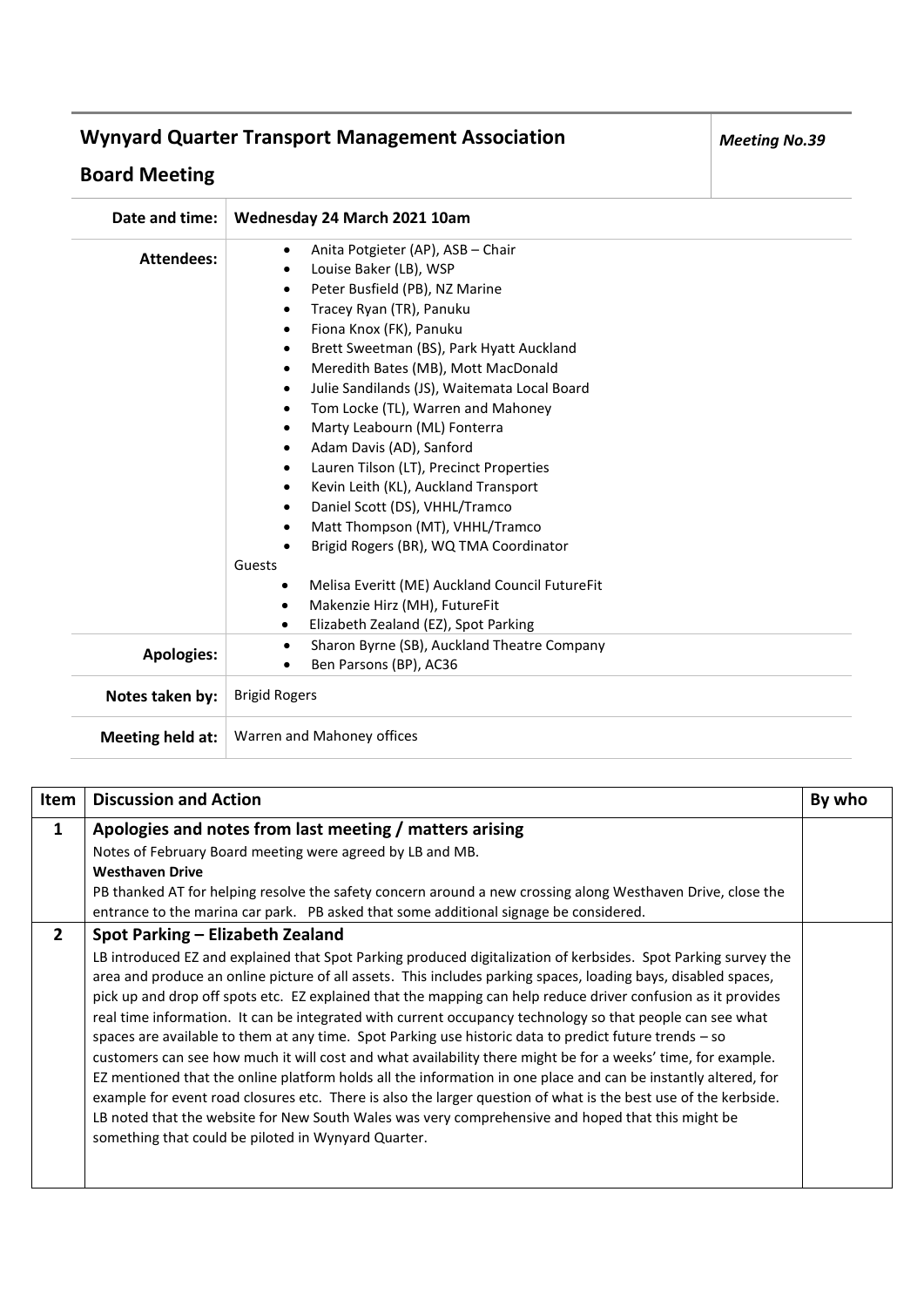|   | AP asked what the steps would be if the TMA were interested in setting up a trail. AP commented that the                                                                                                         |           |
|---|------------------------------------------------------------------------------------------------------------------------------------------------------------------------------------------------------------------|-----------|
|   | map could be very useful helping people get into the area especially if it was overlapped with public transport                                                                                                  |           |
|   | etc.                                                                                                                                                                                                             |           |
|   | LB commented that any pilot would need to be done in collaboration with AT and Panuku.                                                                                                                           |           |
|   | KL mentioned that AT have a parking app which is live but was interested in the additional features and                                                                                                          |           |
|   | functionality provided by Spot, as they were keen to make the AT app better. EZ mentioned that a public                                                                                                          |           |
|   | website is often easier for people to use than a specific app. The current AT app only focusses on AT assets                                                                                                     |           |
|   | and that could be a limitation.                                                                                                                                                                                  |           |
|   |                                                                                                                                                                                                                  |           |
|   | BR commented that this would be a great way of getting information to people quickly for example when                                                                                                            |           |
|   | there were road closures for America's Cup. The idea of having real time information all in one place was very                                                                                                   |           |
|   | appealing and particularly relevant for events.                                                                                                                                                                  | KL/BR/LB  |
|   | LB & KL agreed to arrange a follow up meeting to discuss. KL offered to present on the Parking app at a future                                                                                                   |           |
|   | TMA Board meeting.                                                                                                                                                                                               |           |
|   | AP thanked EZ for the presentation.                                                                                                                                                                              |           |
|   |                                                                                                                                                                                                                  |           |
| 3 | <b>FutureFit</b>                                                                                                                                                                                                 |           |
|   | ME and MK were introduced to the Board. MK explained that FutureFit had been created by Auckland Council                                                                                                         |           |
|   | as a way of reducing the carbon footprint of Aucklanders. This is in line with Auckland Council Climate Change                                                                                                   |           |
|   | objectives and targets to reduce emissions by 2030 and 2050. It is an online gamified carbon calculator. There                                                                                                   |           |
|   | are six facets to the challenge - eat, grow, move, power, shop and talk. Individuals do a short survey then                                                                                                      |           |
|   | receive personalised ways to reduce their carbon footprint.                                                                                                                                                      |           |
|   |                                                                                                                                                                                                                  |           |
|   | FutureFit has now been launched for businesses. MK explained that a business which has a culture of                                                                                                              |           |
|   | sustainability and climate action benefits from high employee retention rates, easier employee recruitment                                                                                                       |           |
|   | and customer buy-in, as well as demonstrating leadership. FutureFit provides a raft of tools and support to                                                                                                      |           |
|   | businesses who want to take part. There is support for the launch and then ongoing bi monthly competitions                                                                                                       |           |
|   | for staff as well as mailouts and prizes - all artwork, copy for comms etc is supplied by FutureFit. It is a cost-                                                                                               |           |
|   | effective programme with an annual cost of less than \$20,000 per business. MK mentioned that many                                                                                                               |           |
|   | businesses in WQ had signed up to the Climate Leaders Coalition but real change needs to happen from the                                                                                                         |           |
|   | ground up.                                                                                                                                                                                                       |           |
|   |                                                                                                                                                                                                                  |           |
|   | ME commented that they had been working closely with Spark and NZ Post who would be the first businesses<br>to launch. ME illustrated the flexibility of the reporting dashboard and how this might help measure |           |
|   | sustainability targets. ME explained that businesses could have their own URL and one of the first steps was a                                                                                                   |           |
|   |                                                                                                                                                                                                                  |           |
|   | survey to determine the current situation. The reporting dashboard would show what actions are favoured by                                                                                                       |           |
|   | your employees and campaigns can be tailored to that.                                                                                                                                                            |           |
|   |                                                                                                                                                                                                                  | <b>BR</b> |
|   | AP thanked ME and MK and asked that BR circulate the presentation.                                                                                                                                               |           |
|   |                                                                                                                                                                                                                  |           |
| 4 | Impact of AC36 on NZ                                                                                                                                                                                             |           |
|   | Peter Busfield (PB) CEO of NZ Marine presented to the Board on the impacts of AC36. PB reflected on where it                                                                                                     |           |
|   | all began for NZ back in 2000 when the Viaduct Harbour was created as part of the hosting of the event. The                                                                                                      |           |
|   | hosting of the America's Cup is seen as one of the most prestigious sporting events in the world - and as such                                                                                                   |           |
|   | usually has huge benefits for the host country. Freemantle in Western Australia hosted the cup and ten years                                                                                                     |           |
|   | on they still got visiting American tourists who would not otherwise have even heard of the town. AC36 has                                                                                                       |           |
|   | introduced NZ to both Italian and UK tourists.                                                                                                                                                                   |           |
|   | One of the legacies of AC36 is 32 boats used by the course marshals (paid for by lottery funding) will now be                                                                                                    |           |
|   | given to Coastguard stations around NZ.                                                                                                                                                                          |           |
|   | 90 boats made it into NZ for AC36, this was way below the number of superyachts expected. This was due to                                                                                                        |           |
|   | border restrictions as a result of Covid. PB outlined the value of superyachts to the NZ economy. 160                                                                                                            |           |
|   | superyachts would generate \$435,672,931 into the economy - around \$2.7 million per vessel. 60 superyachts                                                                                                      |           |
|   | with around 100 people would generate the same amount as 120,000 Australian tourists.                                                                                                                            |           |
|   | The reductions in air travel due to Covid have impacted marine industry exporters. Costs which were \$3,000                                                                                                      |           |
|   | to move freight to Europe are now \$30,000. Often freight is sent with passenger airlines.                                                                                                                       |           |
|   |                                                                                                                                                                                                                  |           |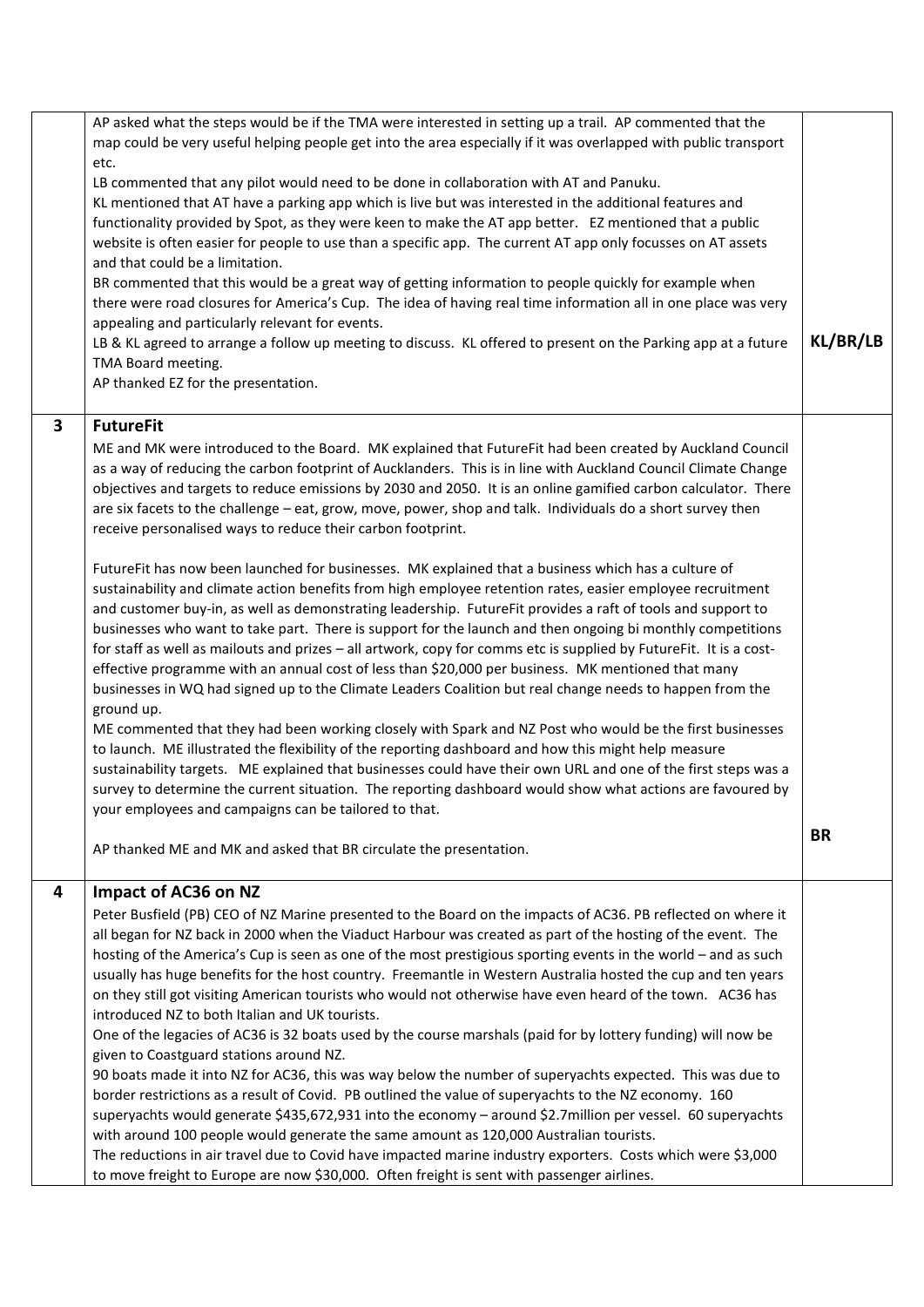|   | PB explained that they are still working with the NZ government on access during this time when the NZ                                                                                                          |              |
|---|-----------------------------------------------------------------------------------------------------------------------------------------------------------------------------------------------------------------|--------------|
|   | borders are closed.                                                                                                                                                                                             |              |
|   | AP thanked PB for the presentation.                                                                                                                                                                             |              |
| 5 | <b>Updates</b>                                                                                                                                                                                                  |              |
|   | Chair                                                                                                                                                                                                           |              |
|   | AP advised the Board that the new signatories (MB & LB) were now authorised.                                                                                                                                    |              |
|   |                                                                                                                                                                                                                 |              |
|   | Waitematā Local Board update                                                                                                                                                                                    |              |
|   | JS thanked BR for attending and presenting the results of the staff travel survey to the Local Board. JS advised                                                                                                |              |
|   | the Board that the consultation period of the Regional Land Transport Plan was 29 March to 2 May 2021.<br>Details to follow.                                                                                    |              |
|   |                                                                                                                                                                                                                 | <b>BR</b>    |
|   | <b>Auckland Transport</b>                                                                                                                                                                                       |              |
|   | KL reported that traffic in the CBD continues to be lighter than normal but that traffic in the outer areas is                                                                                                  |              |
|   | higher. PT is still running at around 70%. March is usually the busiest month of the year but this has not                                                                                                      |              |
|   | materialised this year. Tertiary education is still being done partly on line and that may account for some of                                                                                                  |              |
|   | the drop. People are continuing to work remotely as part of new working patterns. AT are keen to look at                                                                                                        |              |
|   | acquiring new patrons for PT. AT are working on some new comms and KL will share that with the TMA Board                                                                                                        |              |
|   | at some stage.                                                                                                                                                                                                  |              |
|   | KL keen to powerup the subsidized PT scheme that was initiated by Genesis and is now being taken up by                                                                                                          |              |
|   | some other businesses in the CBD.                                                                                                                                                                               |              |
|   | BS commented that the area is now every quiet post AC36. AP mentioned that some businesses may have<br>encouraged staff to work from home during AC36 but that things might bounce back slightly as everyone is |              |
|   | now at level 1.                                                                                                                                                                                                 | <b>BR/KL</b> |
|   | AP suggested sharing details of the new comms and initiatives that AT are planning along with the Parking app                                                                                                   |              |
|   | information at a future Board meeting. KL/BR to arrange.                                                                                                                                                        |              |
|   |                                                                                                                                                                                                                 |              |
|   | LB asked when the Public Transport Plan was out for consultation. KL to confirm details.                                                                                                                        | KL           |
|   | Panuku                                                                                                                                                                                                          |              |
|   | TR reported that details around the redevelopment of the Down Town car park would be presented at the                                                                                                           |              |
|   | next Board meeting. Auckland Council have approved the development and now the process is underway to                                                                                                           |              |
|   | determine what will happen with the site.                                                                                                                                                                       |              |
|   |                                                                                                                                                                                                                 |              |
|   | FK asked that any comments around AC36 be shared as there will be a washup meeting to ensure that future                                                                                                        |              |
|   | events run as smoothly as possible.<br>Te Wero bridge project pushed out to 2025due to budget constraints.                                                                                                      |              |
|   |                                                                                                                                                                                                                 |              |
|   | AP asked if there was any update on the news articles around the Skypath being ditched. FK commented that                                                                                                       |              |
|   | more details would be emerging over the coming weeks.                                                                                                                                                           |              |
|   |                                                                                                                                                                                                                 |              |
|   | BS asked what activations were being planned post AC36 and if there was to be anything relating to AC36 in                                                                                                      |              |
|   | the area - some sort of tourist attraction perhaps? There was an ongoing challenge to draw people over the<br>bridge. FK confirmed that there were events being planned.                                        |              |
|   |                                                                                                                                                                                                                 |              |
|   | LB asked what had happened in respect of the Ferry Strategy - KL to report back as AT was the lead on that.                                                                                                     |              |
|   |                                                                                                                                                                                                                 | KL           |
|   | ML asked what the plans were for the bases once the syndicate teams had moved out. FK explained that those                                                                                                      |              |
|   | concrete slabs need to be available if the cup takes place again here in Auckland but pop-up uses were being                                                                                                    |              |
|   | examined. FK was keen to better understand what the community wants for the area. TR explained that it                                                                                                          |              |
|   | could be pop up sports courts which utilise the spaces. PB asked if the space might be available for the                                                                                                        | PB           |
|   | Auckland On Water Boat Show - FK suggested that PB contact her about that.                                                                                                                                      |              |
|   |                                                                                                                                                                                                                 |              |
|   | FK is keen to hear ideas for what the utilisation of the spaces vacated by AC36 might be as part of the legacy.                                                                                                 | <b>ALL</b>   |